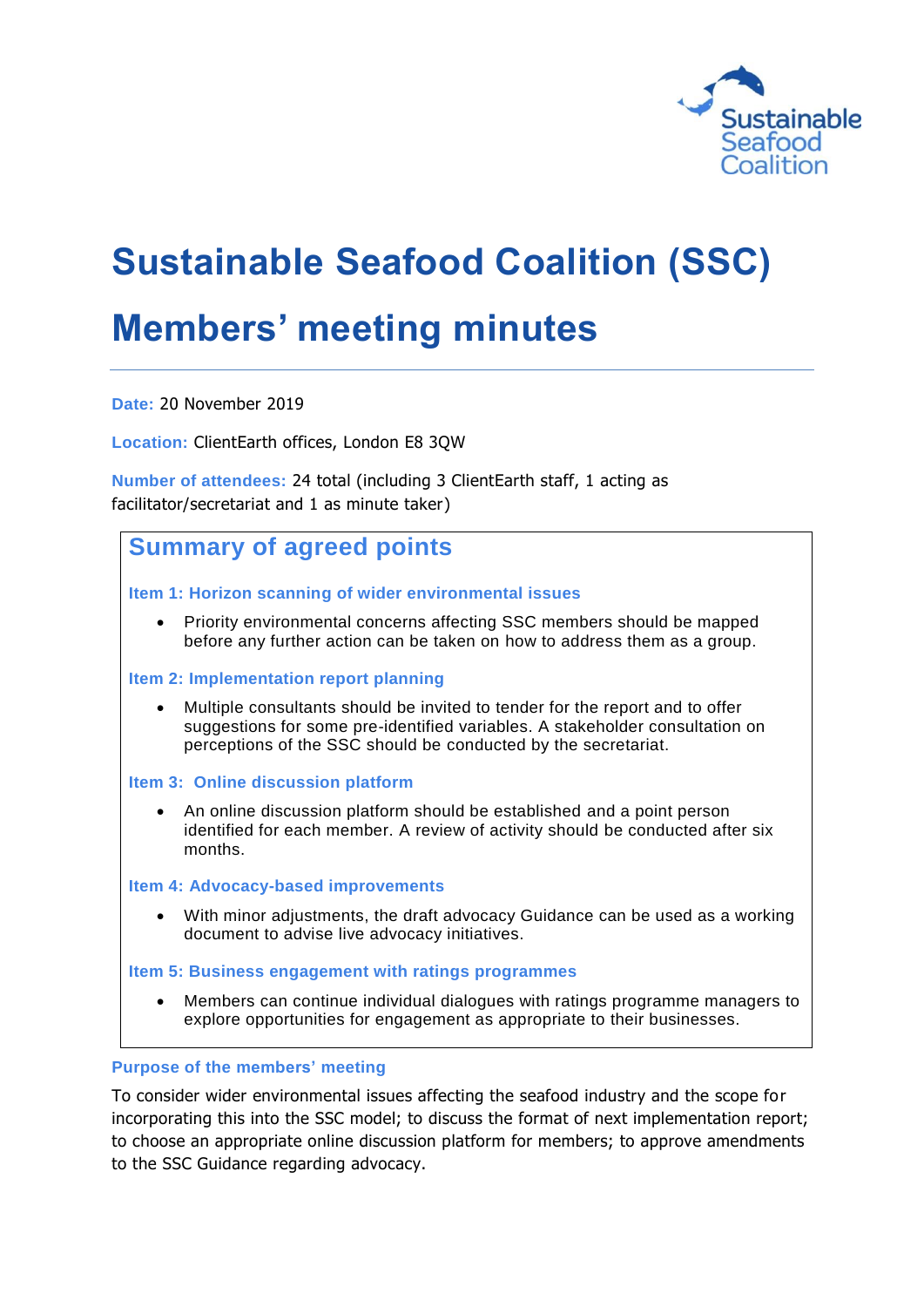

## **Secretariat update:**

The secretariat updated the group on actions and developments since the last meeting and reported against the KPIs agreed by members.

#### **Discussion and comments**

- The Secretariat shared apologies from a representative from the Hong Kong Sustainable Seafood Coalition (HKSSC) who had been invited to provide an update. Ongoing political unrest in the area has particularly affected the hospitality sector, and a postponed update would be more informative. The HKSSC are developing a marketplace tool to help improve transparency and traceability, and will be looking to collaborate with the SSC in its development and adoption.
- The SSC Steering Group (SSC SG) has been formed, Terms of Reference signed off and their first call held. Some topics from that call became agenda items for this meeting. Other topics that were discussed are:
	- A disclosures policy. SG Members highlighted the difficulties around having a shared policy due to the diversity of member businesses. The conversation on best practice will continue, possibly on the proposed online platform.
	- A procedure for handling objections by external stakeholders about member code compliance. Developing an external-facing objections form is simple, but defining the internal process, manner and timing of individual involvement and ultimate outcomes is more complex. Further discussions are needed before a full proposal is presented to all members.
	- The risk assessment resource-sharing project. There is now a master sheet, compiling criteria used by members in the risk assessments of their sources. Discussions around the best way to share and use this resource could be included in the conversation about the proposed online platform.
- The Secretariat updated the group on its engagement with other organisations. They still sit on the CLG Steering Group and RFS Technical Advisory Committee. Since the last meeting, the Secretariat has also joined the Seafish Supply Chain and Consumer Panel.
- The Secretariat introduced the ClientEarth seafood team's new project lead, who was in attendance and gave an update on ClientEarth's seafood work in Spain. ClientEarth continues to collaborate with NGOs, retailers and retailer associations to raise the profile of seafood sustainability in Spain. The team organised a large event in Madrid earlier in the year, with attendees from various stakeholder groups, to present the 10 joint NGO recommendations to the seafood industry and gather information about what their priority work areas should be. Stakeholders have highlighted the importance of having the Spanish supply chain actively supporting Fishery Improvement Projects (FIPs) important to the Spanish market, such as tuna, squid and octopus.
- The secretariat shared the finance report for 2019 and forecast for 2020.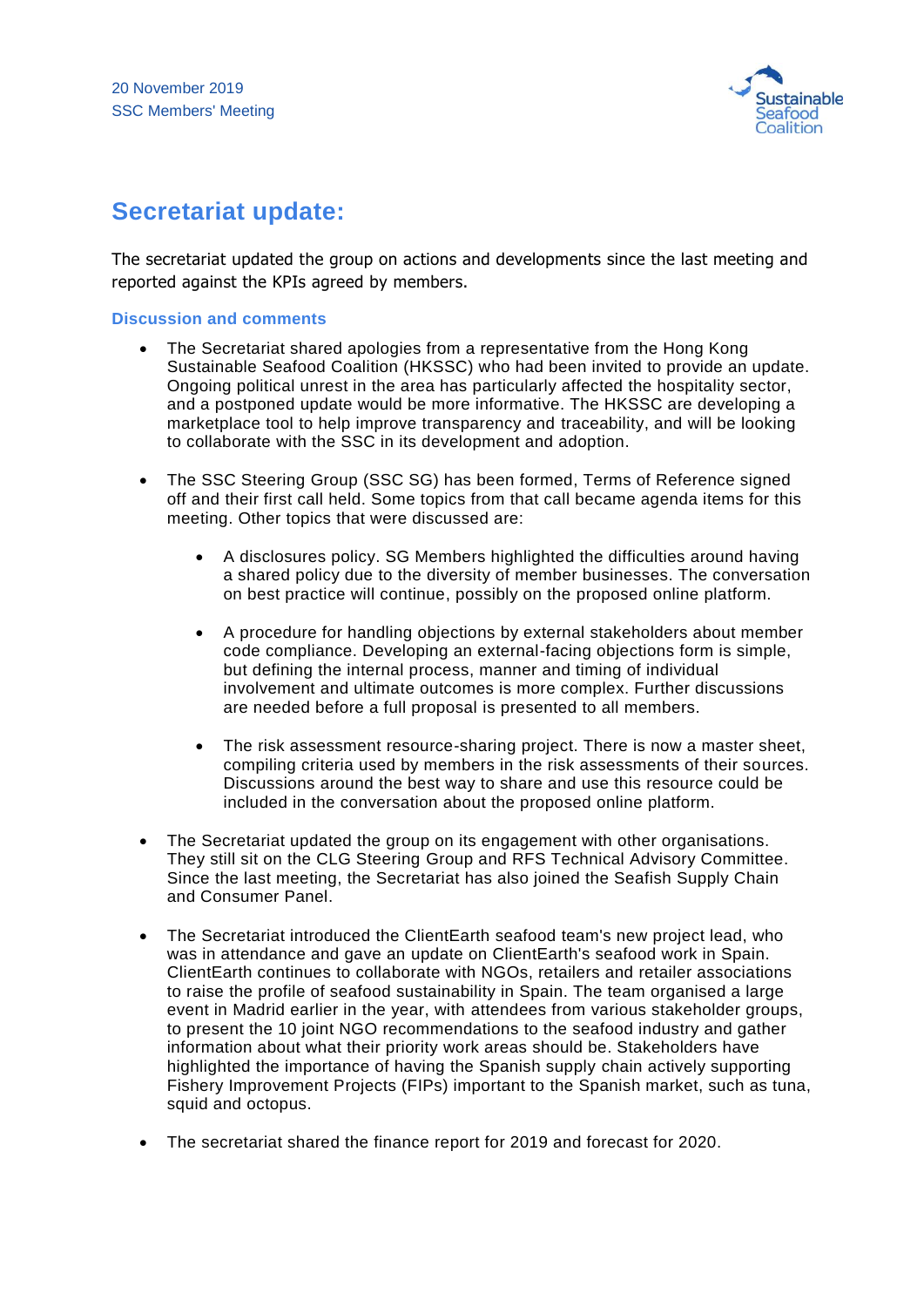

 The SSC welcomes three new members since the last meeting: one retailer, one foodservice outlet and one foodservice supplier. There have been five businesses referred by members and the Secretariat has contacted thirty-five new businesses directly. No members have left the SSC. There is a fairly even spread of members across bands, sectors and positions in the supply chain.

# **Item 1: Horizon scanning of wider environmental issues for the seafood industry**

Guest presentation from Seafish.

#### **Discussion and comments**

- The secretariat reminded the group of the purpose of this item; following a discussion around plastic pollution in the March meeting, members felt it was important to have an informed awareness of the whole range of environmental challenges affecting the seafood sector to meaningfully address any issues outside the scope of the Codes. 'Horizon scanning' was intended to help members identify the most pressing environmental concerns affecting, and being affected by, their businesses. It can also help the group decide what role, if any, the SSC should play in confronting these wider challenges.
- A representative from Seafish presented their model for capturing and presenting intelligence from a wide pool of seafood industry stakeholders about environmental changes and how they are affecting businesses. Seafish has mapped this information, identified the most pressing challenges and used this to create 'strategic outlooks', making recommendations based on detailed reviews of these priority areas.
- The discussion turned to the SSC's role and how best to use this knowledge to incorporate wider environmental issues into the SSC's remit. Members were generally in agreement that the broad representation and pre-competitive nature of the SSC makes it a good platform to tackle some wider environmental concerns. The group acknowledged that the SSC currently uses a narrow definition of 'sustainability', focussing on the marine impact of fishing / fish farming activity and not necessarily taking into account wider environmental impacts of the supply chain e.g. transport, land-based fish feed production, use of plastics in the supply chain.
- The group discussed how best to incorporate wider environmental issues into the SSC remit and what leverage it might have as a group. However, it was agreed that the first step should be to identify the main priority areas for the SSC and some suggestions were made about how to collect and filter this information from members. There was also some discussion around the pros and cons of tackling immediate concerns versus upcoming issues that are envisaged in the future.

#### **Agreed:**

• Priority environmental concerns affecting SSC members should be mapped before any further action can be taken on how to address them as a group.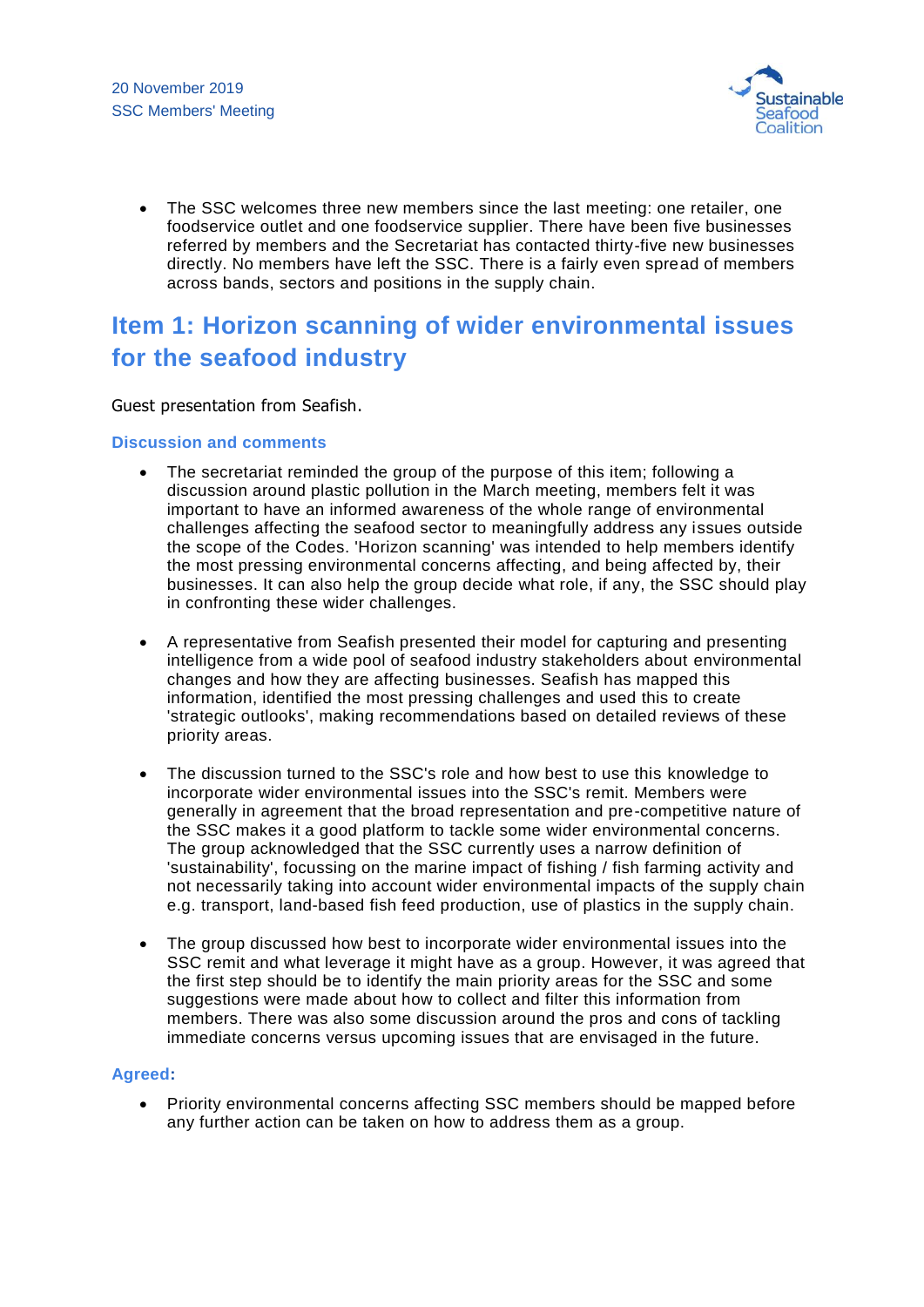

#### **Actions:**

Secretariat to: create a poll for members to highlight their business' most pressing environmental concerns and distil this into a hierarchy of member priorities for dissemination.

### **Item 2: Implementation report planning**

Planning of the upcoming implementation report. In 2017 an independent consultant conducted an implementation review and report to measure the success of the Codes and the pre-competitive collaboration model on which the coalition is based. Members have agreed to commission an implementation report every three years.

#### **Discussion and comments**

- The group used a consultant's proposal for the 2020 implementation report as a discussion point. There was some discussion about whether the report should focus on member compliance with the codes and demonstrating credibility of the SSC commitments, or also incorporate trends and comparisons with the broader UK market (i.e. non-SSC members). It was emphasised that the report is meant to be an evaluation of overall progress towards the goals of the SSC. It was noted that any non-member participants in the review would have to be willing to disclose the necessary information and that this could be harder to gather, but that their performance is an important measurement of SSC success.
- The group discussed a number of variables which would need to be clarified in the final commissioning of the report. These variables included; the intended audience for the report and what influence this would have on the scope and format; sampling methodologies (i.e. which species to include and whether this should vary by member); the sampling pool (i.e. which members to involve and to what extent this should be based on outcomes of previous reports). The group also considered whether an assessment of sourcing and labelling processes, rather than a focus on specific products, would be more insightful and efficient.
- To manage budget, members considered whether the report should be focussed based on the perceived risk of members, sectors or products. Members were clear that only useful data points should be gathered. The group felt that the timely and proactive provision of relevant information by members should save on consultant time and cost. The group discussed the inclusion of a consultation on stakeholder perspectives of the SSC in the report. They concluded that this was a separate piece of work that could be conducted in-house.

#### **Agreed:**

- Multiple consultants should be invited to tender for the report and to offer suggestions for the variables described above.
- A stakeholder consultation on perceptions of the SSC should be conducted separately by the secretariat.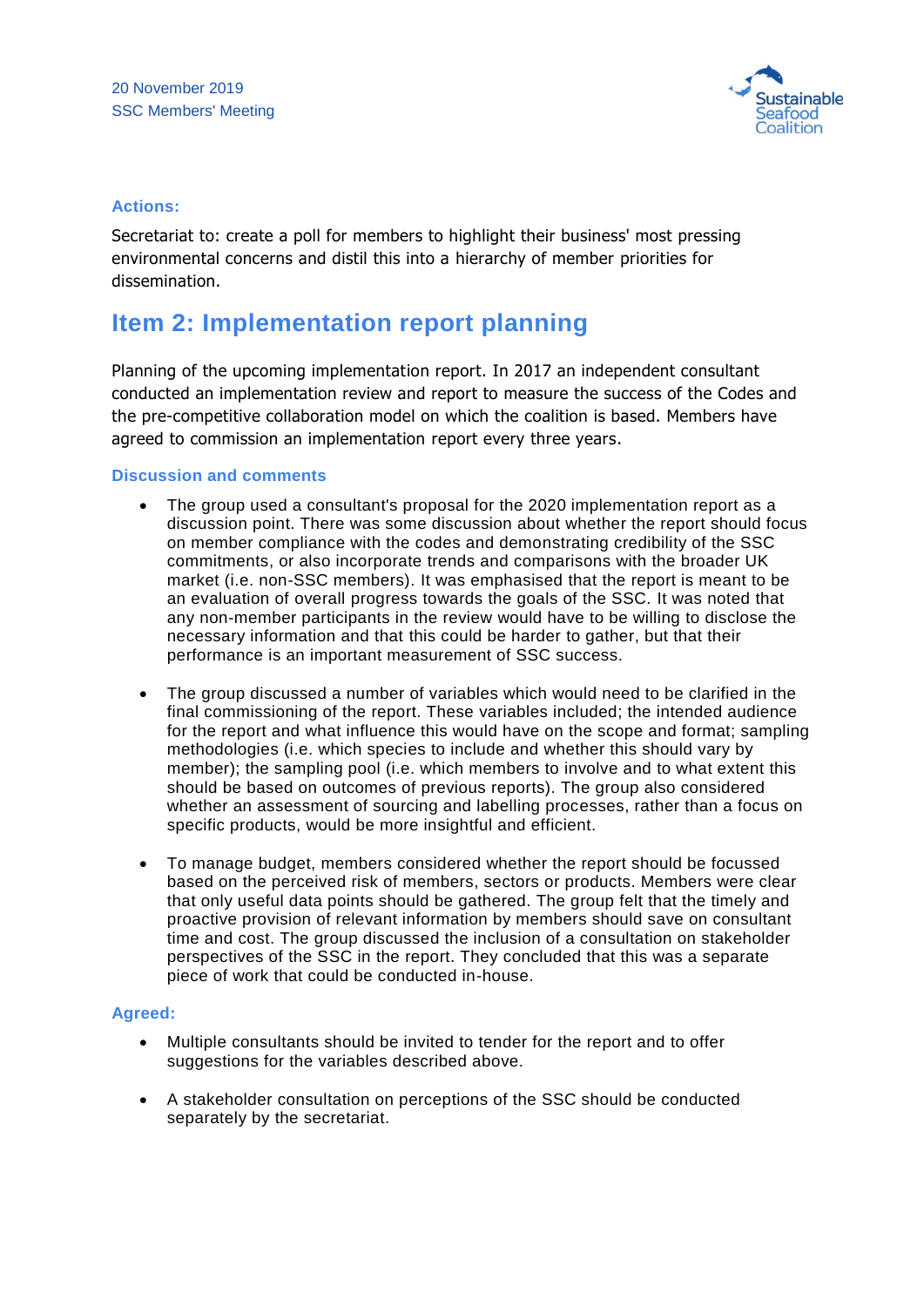

#### **Actions:**

Secretariat to: Communicate budget and clear set of asks in an invitation to tender; Share draft with members for comment before dissemination; Send invitation to tender to consultancies identified by members.

### **Item 3: Online discussion platform**

Demonstration of available online platforms by the Secretariat.

#### **Discussion and comments**

- The Secretariat explained that the SSC SG had identified this opportunity to develop new ways of working within the coalition. As the SSC grows, an online discussion channel could facilitate ongoing collaboration between members in addition to the biannual meetings. Having such a platform would add value to SSC membership and enable all members to more accessibly benefit from the collective knowledge and experience within the coalition.
- The Secretariat demonstrated some examples of available software platforms which fulfil the desirable functions and gave recommendations. Members agreed that having searchable threads for specific topics, space for sharing documents and the ability to conduct polls were particularly useful. Members identified a preference based on page structure and minimal cost.
- There was then a discussion about the logistics of the platform. The SG had already discussed and highlighted the issue of competition law and it was agreed that a guidance document on protocols and best practice should be constructed, which would need to include details on member representation. The Secretariat agreed to take on general oversight of activity on the platform and to ensure that there is a regular feed of relevant content.

#### **Agreed:**

- An online discussion platform would provide a number of useful functions and should be established
- A 'point person' from each business should be allocated for polling or voting functions, but access made available to other relevant colleagues
- A review of activity should be conducted after around six months to assess the extent to which the platform is being utilised.

#### **Actions:**

Secretariat to: Set up the relevant components of the platform; Create guidance document on use of platform; Invite members to join; Monitor activity to evaluate added value to members.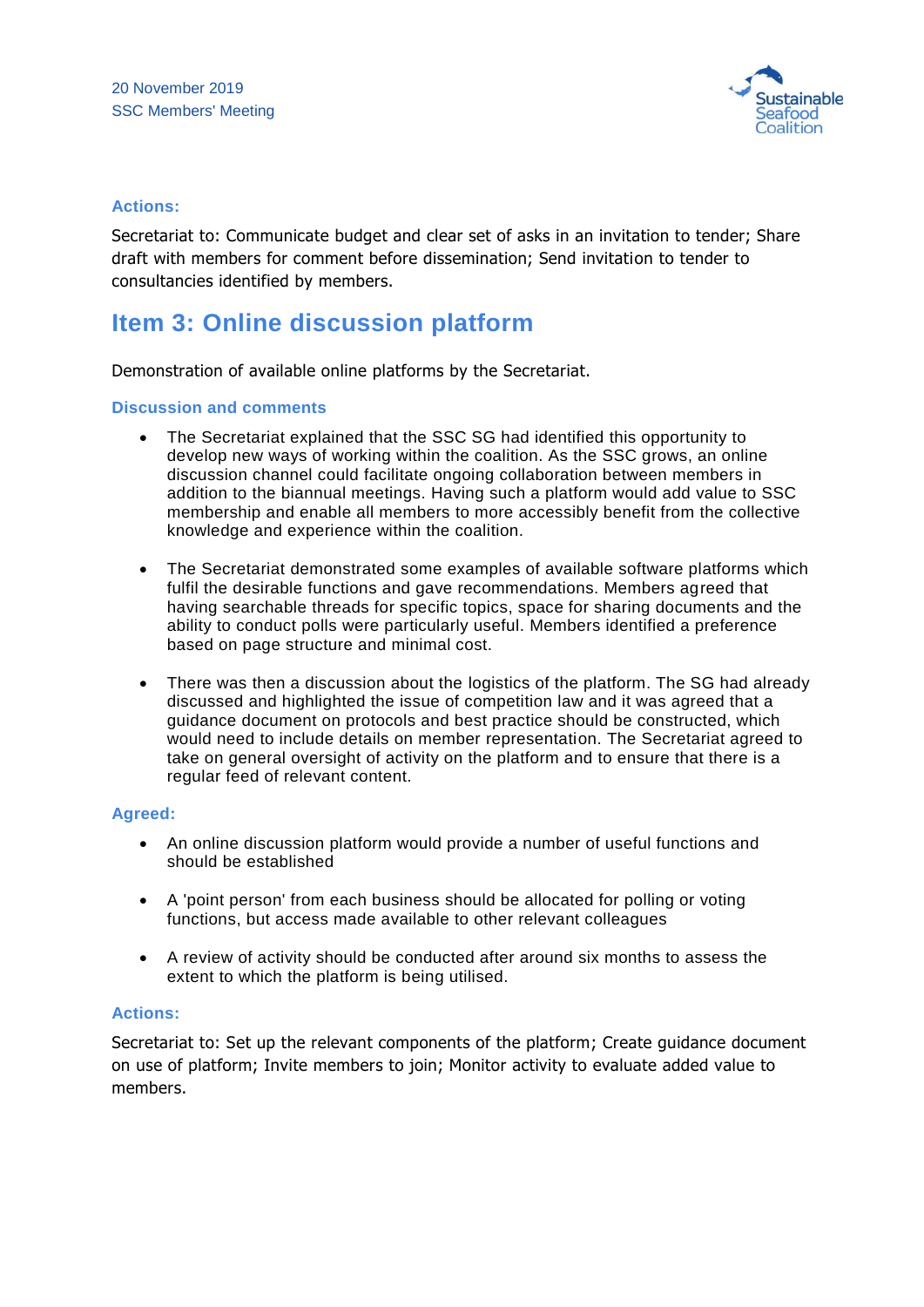

## **Item 4: Advocacy-based improvements**

Members reviewed a draft addition to the SSC Guidance to clarify minimum criteria for efforts aiming to improve a source using advocacy as a means of demonstrating alignment with the SSC Codes.

#### **Discussion and comments**

- In light of the recent advocacy activity by many SSC members on North East Atlantic mackerel, members agree it is necessary to provide guidance on requirements of credible advocacy.
- Feedback on the document was generally very positive and members agreed with the main principles. A member raised concerns about the use of imperative language in parts of the document and suggested changes to align with phrasing in the rest of the Guidance.
- Some members were uncomfortable with the requirement to establish a timebound 'walk-away point' at which members would be expected to cease sourcing from a particular fishery or supplier following a period of unsuccessful advocacy activities. They emphasised that advocacy strategies should be somewhat dynamic and flexible and include 'critical evaluation' points before taking the decision to walk away.
- The group discussed the nuances around the level of engagement expected in group advocacy activities. The question was raised about the level of engagement expected relative to business size and whether there should be a 'threshold' according to individual businesses' resources.

#### **Agreed:**

- SSC members have a responsibility to ensure that their SSC commitments are communicated through their supply chains, to help explain the importance of engagement in and the success of improvement initiatives.
- Members agreed that the draft guidance can be used as a working document to share with external stakeholders, in particular at an upcoming meeting on NE Atlantic mackerel.

#### **Actions:**

Secretariat to: make agreed adjustments to the document and share with members; present draft (with these adjustments) at the North East Atlantic mackerel supply chain meeting.

## **Item 5: Business engagement with ratings programmes**

Discussion on business engagement with ratings programmes: guest presentation from Marine Conservation Society (MCS).

#### **Discussion and comments**